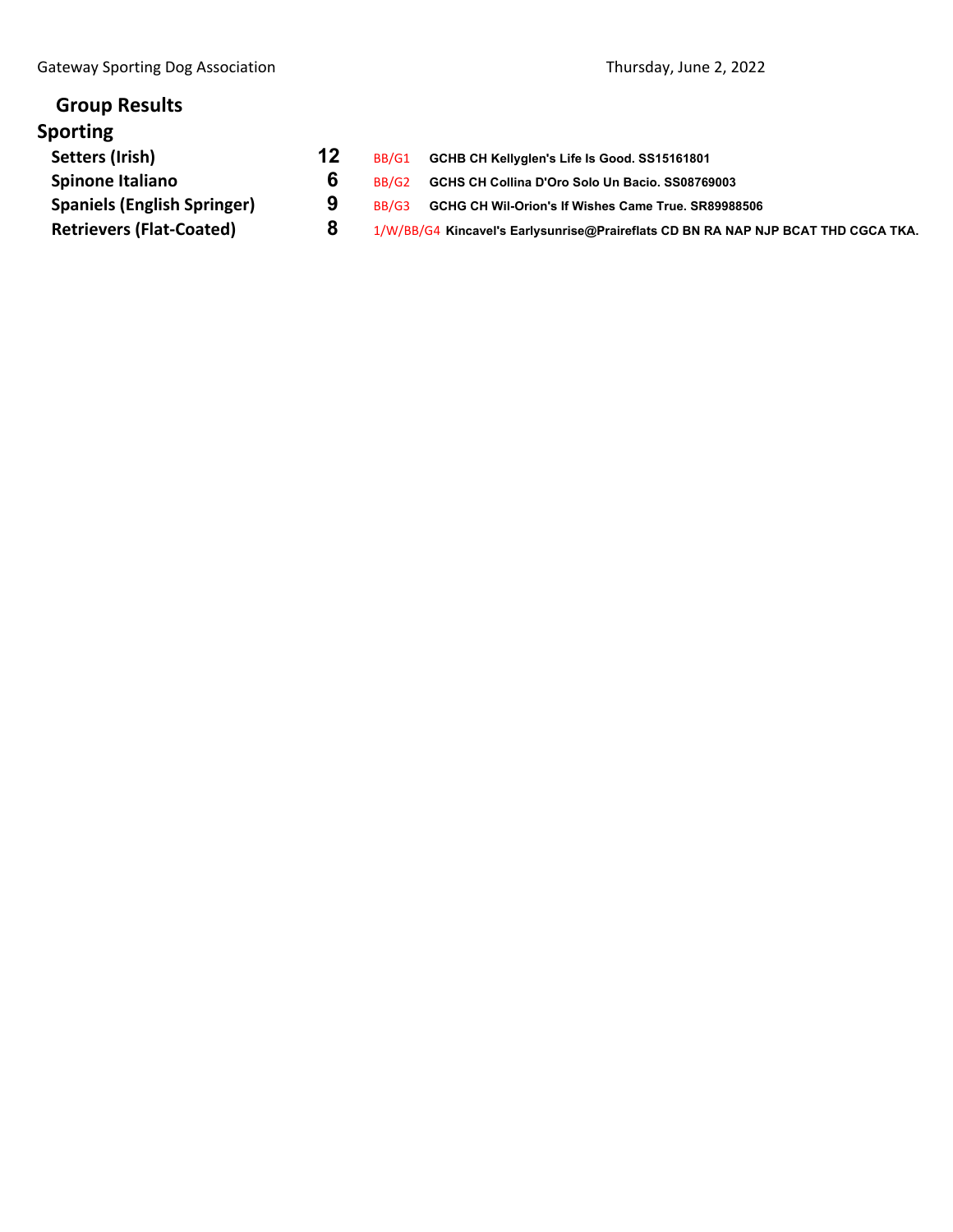#### Judge:

25320 Mrs. Debra L Davis

# **Brittanys**

# **Brittanys, 12‐18 Months Dogs**

| 5  | 1/W                             | Cross Creek Fanta C's On The Right Track. SS27476002<br>5/24/2021 Breeder: Barbara J Pepin D.V.M./Wayne C Pepin. Sire: CH Crosscreek's Father Knows Best<br>Dam: CH Crosscreek Sanbar Flying Colors. Owner: Allison Coulton. Chris Swartz                                           |
|----|---------------------------------|-------------------------------------------------------------------------------------------------------------------------------------------------------------------------------------------------------------------------------------------------------------------------------------|
|    |                                 | <b>Brittanys, Puppy (6-9 Months)</b><br><b>Bitches</b>                                                                                                                                                                                                                              |
| 6  | 1/W/BW/OS                       | Granmar Diamonds Sparkle At Chisholm Trail. SS29986810                                                                                                                                                                                                                              |
|    | <b>Best Puppy</b>               | 11/1/2021 Breeder: Mr. Tim Foley. Sire: CH Granmars No Pressure No Diamonds Dam: CH Big Oaks<br>Ozark Diamond Of Granmar. Owner: Jody RKirtley. Agent:<br>Rachel Hanna                                                                                                              |
|    | <b>Brittanys, Best of Breed</b> |                                                                                                                                                                                                                                                                                     |
|    |                                 | GCH CH Firefly's Grand Cappuccino. SR92206104<br>2/3/2016 Breeder: Leslie Ann Stalker/Gregory Stalker/David Downing/Nancy L Crandall. Sire: CH<br>Triumphant's Absolutely G.Q. MH Dam: Kabina's Double Shot Expresso. Owner:LeslieAnn Stalker Gregory<br>Stalker   Linda McCartney. |
| 9  | <b>SEL</b>                      | GCH CH Dogwood Hollow West Point. SS10606306<br>2/26/2019 Breeder: Rhonda Cornum/Cheryl Mika/Jennifer Burlingame/Geri O Clements. Sire: CH<br>Dogwood Hollow Emmanuel Dam: CH Dogwood Hollow Flashpoint SH. Owner: Alyeace Geary Cheryl<br>Mika Rhonda Cornum Brooke Burlingame.    |
| 11 | <b>BB</b>                       | GCH CH Crosscreek's Vibrant Festival Prince Fredrich BN RI BCAT CGCA CGCU TKN.<br>12/4/2019 Breeder: Barbara J Pepin D.V.M./Wayne C Pepin. Sire: CH Castle's I Can Dance Dam: CH<br>Sanbar's True Colors. Owner: Abigail E Engler.                                                  |
| 15 |                                 | GCH CH Labyrinth Double Entendre. SS20157506<br>8/3/2020 Breeder: Karen Hanson. Sire: GCHS CH Dream Hi's Rsvp Whooz In SH Dam: CH Labyrinth A<br>Kiss'LI Cost Ya. Owner: Erica Behnke Karen Hanson. Agent: Eileen Hackett                                                           |

Judge:

25320 Mrs. Debra L Davis

# **Lagotti Romagnoli**

#### **Lagotti Romagnoli, Best of Breed**

#### **6** AB **GCHG CH Kan Trace Very Cheeky Chic. SS07657803**

5/3/2018 Breeder: Sabina Zdunic Sinkovic/Kalecak Zdunic Sinkovic. Sire: Rowntree Ugo Unico Dam: Kan Trace Princess Viola. Owner:Jill Armstrong|Victor Malzoni Jr|Sabina Zdunic|Ante Lucin.Agent: Phil Booth

Judge:

25320 Mrs. Debra L Davis

#### **Pointers**

**Pointers, Open Bitches**

### **6** AB **Daykeyne Filthy Cute. SS16141303**

8/21/2019 Breeder: Tabatha Buckley/Mark Bettis. Sire: GCHP CH Chesterhope Never Ask Why For Daykeyne Dam: CH Daykeyne I Came For The Ribbons. Owner:Tabitha Buckley.

### **Pointers, Best of Breed**

 **5** AB **CH Penpoint Dashing Through The Snow. SS24105502**

12/21/2020 Breeder: KAYLA HONY/LEE ANN STAGG/SIERRA WILSON. Sire: CH Calais Of Solivia Becker Arizmendi Dam: GCH CH Penpoint Tallahassee CAA DCAT CGC TKI ATT. Owner:BROOKE ADAMS|LEE ANN STAGG.

Judge:

25320 Mrs. Debra L Davis

## **Pointers (German Shorthaired)**

#### **Pointers (German Shorthaired), Bred‐By‐Exhibitor (Adult) Dogs**

 **5** AB **Suma's Captain America. SS27870601**

4/22/2021 Breeder: Jessica Kalupa/Mary Beth Usery. Sire: GCH CH Suma's All For Pure Fun JH Dam: Suma's Dream On Boys. Owner:Jessica Kalupa|Mary Beth Usery.

#### **Pointers (German Shorthaired), Open Dogs**

#### **7** 1/W **Showme They're Grrreat @ Kan-Point JH. SS24620401** 2/27/2021 Breeder: Julie Steinbeck/Lucretia Coonrod. Sire: GCHB CH Showme The Eye Of The Tiger Dam: GCHP CH Kan-Point's Showme The Chase To Victory. Owner:Eric/Julie Steinbeck.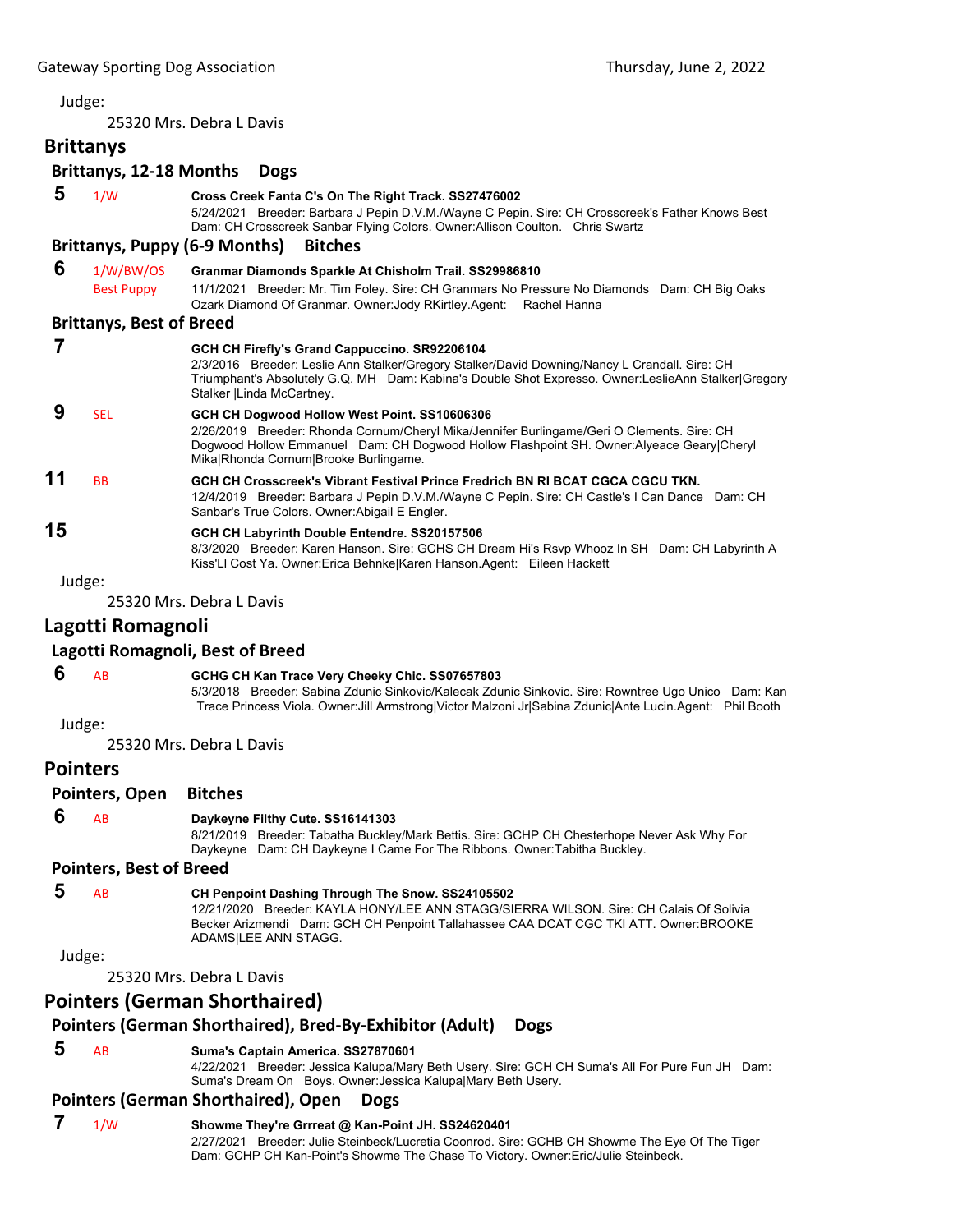|        |            | <b>Pointers (German Shorthaired), 12-18 Months</b><br><b>Bitches</b>                                                                                                                                                                                                                                                                                 |
|--------|------------|------------------------------------------------------------------------------------------------------------------------------------------------------------------------------------------------------------------------------------------------------------------------------------------------------------------------------------------------------|
| 6      | 1/R        | All Day Karma Von Hege-Haus CGCA. SS26963902<br>5/23/2021 Breeder: Mr. Kenneth Wayne Hill Jr Sire: Delta Von Den Seiben Sohnen Dam: All Day Millie.<br>Owner:Tammy Lynn Hawkins.                                                                                                                                                                     |
|        |            | Pointers (German Shorthaired), Bred-By-Exhibitor (Adult)<br><b>Bitches</b>                                                                                                                                                                                                                                                                           |
| 8      | AB         | Suma's Black Widow, SS27870701<br>4/22/2021 Breeder: Jessica Kalupa / Mary Beth Usery / . Sire: CH Suma's Thanks For Your Consideration<br>Dam: Suma's Dream On Boys. Owner Jessica Kalupa Mary Beth Usery.                                                                                                                                          |
|        |            | <b>Pointers (German Shorthaired), American Bred</b><br><b>Bitches</b>                                                                                                                                                                                                                                                                                |
| 10     | 1/W/BW     | Cheza's My Fair Lady. SS24421601<br>12/2/2020 Breeder: Jane C Rae. Sire: CH Depaw's All Fired Up V. Cheza JH Dam: GCH CH Cheza's<br>Stairway To The Stars JH. Owner: Fiona Hilyer Jane C. Rae. Agent: Kelly Shupp                                                                                                                                    |
|        |            | <b>Pointers (German Shorthaired), Open</b><br><b>Bitches</b>                                                                                                                                                                                                                                                                                         |
| 12     | <b>AB</b>  | Suma's Return To Sender, SS11360810<br>2/20/2019 Breeder: Jessica Kalupa/Mary Beth Usery. Sire: CH Kan-Point's Walk Like An Egyptian Dam:<br>Suma-Braerwood Sincerely Irresistible. Owner: Jessica Kalupa Mary Beth Usery.                                                                                                                           |
|        |            | <b>Pointers (German Shorthaired), Best of Breed</b>                                                                                                                                                                                                                                                                                                  |
| 11     | <b>OS</b>  | CH Kan-Point's Stl Blues Hero BN RI JH BCAT SWA SHDA RATN DE DM CGC TKN, SS14661208<br>9/10/2019 Breeder: Dr. Richard Stanley/Mrs. Richard Stanley/Lucretia Coonrod. Sire: GCHG CH<br>Quinsea's War Admiral Dam: GCHB CH Kan-Point's Flashback, Owner: Theresa Boxdorfer,                                                                            |
| 14     | <b>SEL</b> | CH Grandslam's Meant To Be. SS01553303<br>9/28/2017 Breeder: Claude Matula/Linda Matula/Karen Kohlmeyer/Dr. K Ann Jeglum/Jan Hasart. Sire:<br>GCHG CH Trf White River Howlin' At The Stars CD BN RA JH DS CGC Dam: GCHG CH Markann-N-Kk's<br>It Is All About Me CD RE JH. Owner: Cheri Guenther   Patricia Burmeister  Michelle Hess  Lorre Schmidt. |
| 16     | <b>BB</b>  | GCHS CH Halestorm-Suma This Is Unbelievable FDC CA BCAT CGC TKN ATT, SS18982501<br>5/16/2020 Breeder: Christy Hale/Jessica Kalupa. Sire: GCH CH Nmk's Make Mine Music MH DE DMA<br>CGC Dam: GCHB CH Suma's For The Fun Of It RN JH FDC CAA FCAT CGC TKN. Owner:Christy Hale.                                                                         |
| Judge: |            |                                                                                                                                                                                                                                                                                                                                                      |
|        |            | 25220 Mrs. Dahra L. Davie                                                                                                                                                                                                                                                                                                                            |

25320 Mrs. Debra L Davis

### **Pointers (German Wirehaired)**

#### **Pointers (German Wirehaired), Best of Breed**

# **8** AB **GCH CH Mountain View Highfield Casa Blanca JH CGC TKN. SS24970603**

11/20/2020 Breeder: Pam Kincaid/Larry Kincaid/Kelly Shupp. Sire: CH Mountain View National Affair With Rlb JH Dam: GCH CH Highfield N Heywire Diamonds R A Girls Best Friend. Owner:Carrie A Carroll|Ward Carroll|Kelly Wisch Shupp.Agent: Kelly Shupp

Judge:

25320 Mrs. Debra L Davis

### **Retrievers (Flat‐Coated)**

#### **Retrievers (Flat‐Coated), Amateur Owner Handler Bitches**

 **8** 1/W/BB/G4 **Kincavel's Earlysunrise@Praireflats CD BN RA NAP NJP BCAT THD CGCA TKA. SS16085207** 12/16/2019 Breeder: Florence Engoran. Sire: Argon's Captain Jack Black Pearl Dam: Argon's Rebel Princess. Owner:Mark and Sharmin DeMoss|Sharmin DeMoss|John Mark DeMoss.

#### **Retrievers (Flat‐Coated), Best of Breed**

# **11** AB **GCHG CH Beachcliff Lenni-Riddle Milles Tweenus JH. SR80763901**

11/29/2013 Breeder: John Seivwright/Roberta O'Neill/CarolLynne Inman. Sire: GCH CH Blythe Blue-Jay The Trickster God CD BN RAE AXP AJP NFP DJ Dam: CH Harlequins Garnet Protection. Owner:Deborah Edwards|Mari Rendich|Carrie Ryberg.Agent: Phil Booth

#### Judge:

25320 Mrs. Debra L Davis

# **Retrievers (Golden)**

### **Retrievers (Golden), Puppy (9‐12 Months) Dogs**

### **5** 2/R **Hillside American Thunder. SS28445409**

7/17/2021 Breeder: Sharon Rosenkoetter. Sire: GCH CH Riverbend Owling's Decoy Chardonnay Dam: Hillside Grandma's Special Eggnog CD RN. Owner:Susan Kunz|Sharon Rosenkotter.Agent: Madeline Buehler

### **7** 1/W **Emery Snap Crackle Pop At Jetoca. SS28678003**

Best Puppy 6/30/2021 Breeder: Brianna Bischoff. Sire: GCHG CH Tamarack He Likes It Dam: CH Goodtime Emery's Mc'X It Up. Owner:Julie Caruthers|Darcy Grieger|Jeff VanEngelenhoven.Agent: Carrie Rosenkoetter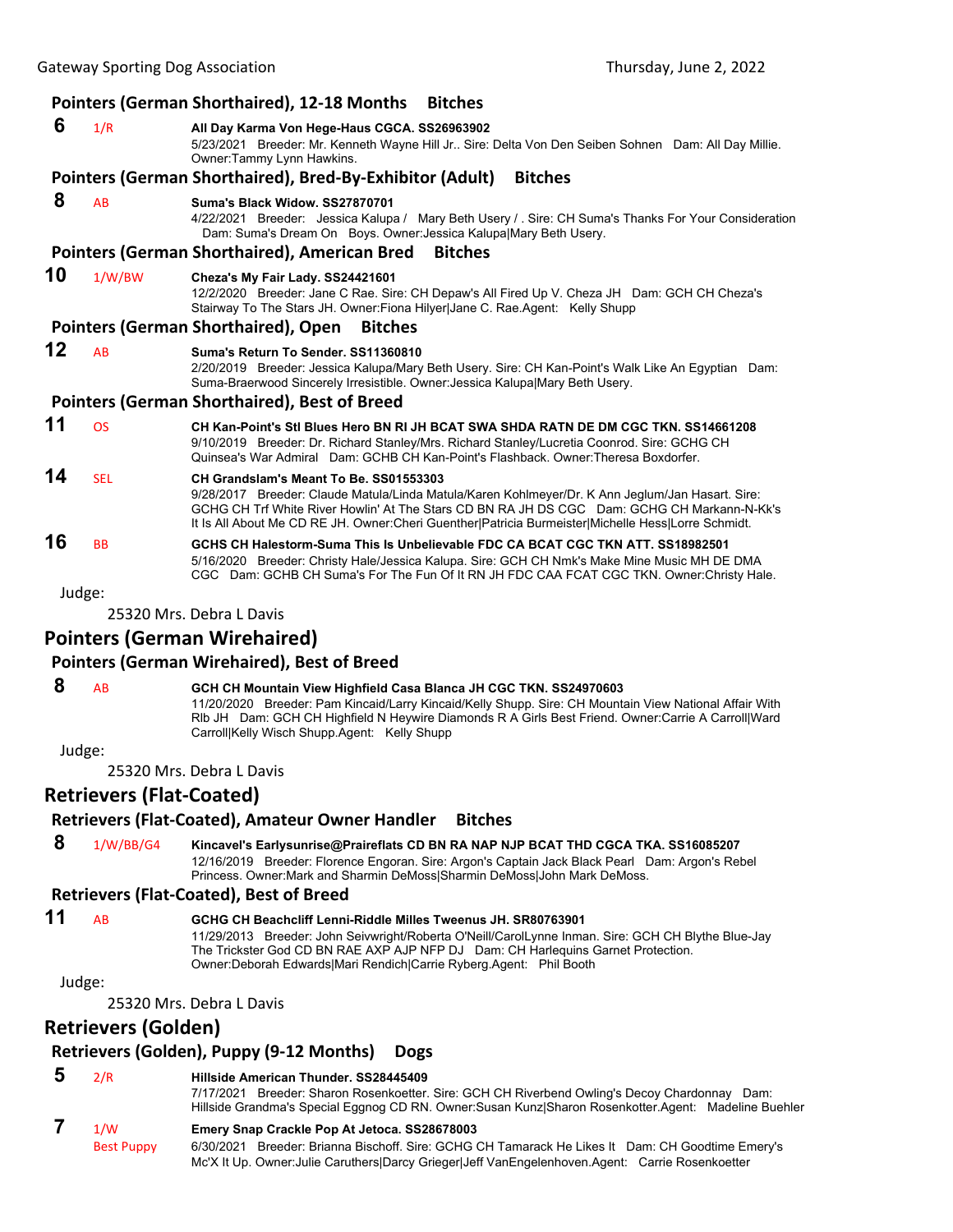### **Retrievers (Golden), Open Dogs**

- **11** AB **Golden Clover's The Joy Of Marriage BCAT. SS09585308** 12/17/2018 Breeder: Leo A Gould/Savannah Gould. Sire: GCH CH Four Seasons Cracker Barrel Kid BN CGC Dam: Golden Clover's Colts Win! Colts Win!. Owner:Sammy Coons|Shereen Farber|Leo Gould. Kari Adams **15** AB **Tangleloft Jetoca Seal Of Approval. SS23684601** 8/20/2020 Breeder: Lindsay Mcdowell. Sire: CH Summits Fireline Public Outcry Dam: CH Tangleloft Extra Special. Owner:Julie Caruthers|Lindsay McDowell|Karen Abben.Agent: Carrie Rosenkoetter **Retrievers (Golden), Best of Breed 9** SEL **Goldenstar's Miracles Do Happen. SS02889401** 12/5/2017 Breeder: Melinda Miller/Robert Miller/Faye Skelton. Sire: GCH CH Oak Lane's Gimme Some Lovin' At Goldenstar Dam: Cassimere's Emerald Gem @ Goldenstar. Owner:Melinda W. Miller.Agent: Carrie Rosenkoetter **Retrievers (Golden), Puppy (6‐9 Months) Bitches 6** <sup>1</sup> **Pebble Creek Tis The Season. SS30382901** 11/26/2021 Breeder: J Douglas Hippler/Susan Hippler. Sire: CH Lakesyde Gingerrun's Captain Underpants CDX Dam: GCH CH Lakesyde And That's The Truth. Owner:Doug Hippler|Sue Hippler|Amy Burnim|Cortney Corrall. **Retrievers (Golden), 12‐18 Months Bitches 8** 1/W/BW/OS **Priderock's Pushin Boundaries At Dream Goldens. SS26874204** 4/28/2021 Breeder: Mrs. Layla M Williams. Sire: GCHB CH Gemini's Tranquil Rain CGC TKN Dam: Golden Trip Fashion Gucci. Owner:Stephanie Haut|Brian Haut|Layla Williams.Agent: Danielle Frykman **Retrievers (Golden), Open Bitches 14** AB **Pebble Creek Blue Note. SS13005001** 6/3/2019 Breeder: J Douglas Hippler/Susan Hippler. Sire: GCH CH Shyan's Blu Christmas Dam: GCH CH Lakesyde And That's The Truth. Owner:Doug Hippler|Susan Hippler. **16** 1/R **Trademark's On The Road Again @ Goldenstar. SS22136502** 10/3/2020 Breeder: Theresa Zeise. Sire: GCHG CH Flying Nico De Himmelstein Dam: GCH CH Trademark's For A Good Time Call. Owner:Melinda W. Miller.Agent: Carrie Rosenkoetter **Retrievers (Golden), Best of Breed 17** BB **CH Dynasty Confetti Lime Rickey. SS09880802** 9/25/2018 Breeder: Sandra Reeves/Timothy Reeves. Sire: CH Hytree's Ryd-N- Out The Storm Dam: GCH CH Karagold's Dynasty Lime'n T'coconut DN CGC. Owner:Ken|Judy Schlecht.Agent: Carrie Rosenkoetter **19 CH Hillside I Want To Believe. SS13435102** 2/3/2019 Breeder: Caron Rosenkoetter/Robert Hallahan Jr/Jade Rosenkoetter/Colleen Maddox. Sire: CH Hashgold's Santiago De Himmelstein Dam: CH Amica Dogwood Gone With The Wind. Owner:Carl Rosenkoetter|Caron Rosenkoetter|Jade Rosenkoetter|S Rosenkoetter. Judge: 25320 Mrs. Debra L Davis **Retrievers (Labrador) Retrievers (Labrador), Puppy (6‐9 Months) Dogs 5** <sup>1</sup> **Ajoys Seamus Mayo. SS31373906** 12/1/2021 Breeder: Ms. April Pitzer. Sire: Zinfndel Arms Wide Open Dam: Ajoys What's Up Buttercup?. Owner:Maria Morrison. **Retrievers (Labrador), 12‐18 Months Dogs 7** <sup>1</sup> **Jetoca's Bark At The Moon. SS24327605** 1/3/2021 Breeder: Julie Caruthers/Jennifer Zingula/Jeff Van Engelenhoven/Randahl Hoffmann. Sire: CH Hoffmann's Stop And Stare Dam: CH Belgold Passing The Torch To Jetoca. Owner: Madeline Buehler|Julie Caruthers|Stephanie Buehler|Sarah Gilreath. **Retrievers (Labrador), Bred‐By‐Exhibitor (Puppy) Dogs 9** 1/R **Pleasant Valleys Take Em To The Station. SS30508502** 8/2/2021 Breeder: Patty Burmeister/Michelle Hess. Sire: GCH CH Harbor Run's Art Of Animation Dam: Harbor Run's Practical Joke. Owner:Michelle Hess|Patty Burmeister. **Retrievers (Labrador), Open Black Dogs**
- **11** <sup>2</sup> **Debkens Gentleman's Porter At Twin Farms CGC. SS04418406** 2/23/2018 Breeder: Debi Richardson/Dori Lenaeus/Kenny Richardson/Rachael Marie Lenaeus. Sire: GCH CH Acornoaks Extraordinary Gentleman THDX CGC TKN Dam: Blue Heaven Debkens Powder Keg TD. Owner:Jane Tenquist |Kevin Mahoney|Debi Richardson.Agent: Laura King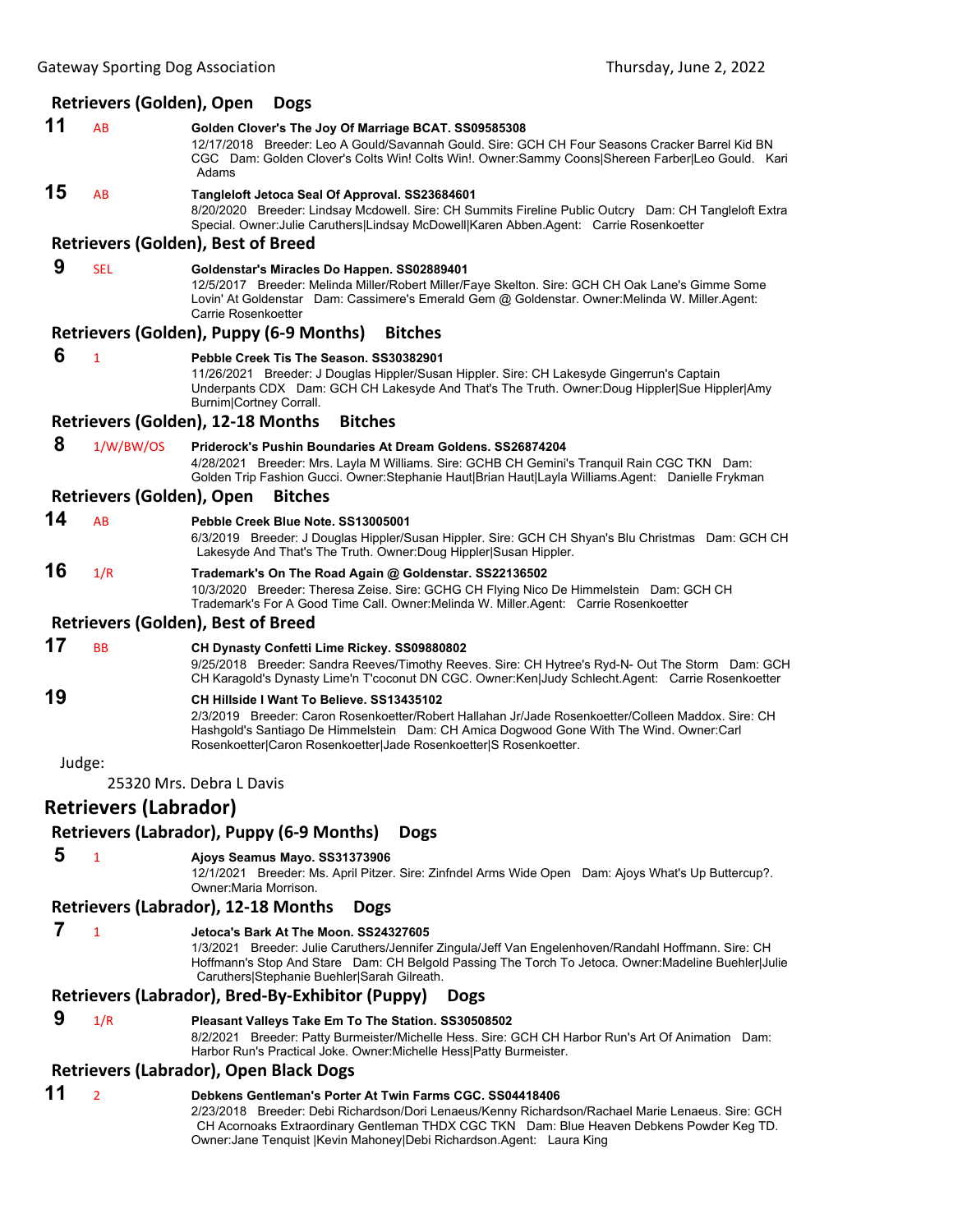| 15 | 1/W            | Chestnut's Living On The Edge. SS07852002<br>9/21/2018 Breeder: John Moneghan/Jenny Moneghan. Sire: GCH CH Glacieridge Tabatha's Stonehedge<br>Boulder Dam: Chestnut's Mickey You're So Fine. Owner: John Moneghan John Moneghan. Agent: Erin Hall                                                                         |  |
|----|----------------|----------------------------------------------------------------------------------------------------------------------------------------------------------------------------------------------------------------------------------------------------------------------------------------------------------------------------|--|
|    |                | Retrievers (Labrador), Open Chocolate Dogs                                                                                                                                                                                                                                                                                 |  |
| 17 | AB             | Hadleigh Greenstone The Big Easy. SS19738102<br>4/25/2020 Breeder: Brenton Hadley/Stacey Green/Starkey Green. Sire: GCHP CH Davris Tabatha's Dutch                                                                                                                                                                         |  |
|    |                | Dam: CH Hadleigh Greenstone I'm So Fancy. Owner: Brent Hadley Stacey Starkey Green. Agent: Erin Hall<br><b>Retrievers (Labrador), Open Yellow Dogs</b>                                                                                                                                                                     |  |
| 19 |                |                                                                                                                                                                                                                                                                                                                            |  |
|    | $\mathbf{1}$   | Penara Catching Fire. SS11065701<br>2/9/2019 Breeder: Pam Doubek. Sire: GCH CH Elkens Forged In Fire "Ford" Dam: Penara Crimson And<br>Clover. Owner: Pam Doubek DVM. Agent: Erin Hall                                                                                                                                     |  |
|    |                | Retrievers (Labrador), Puppy (9-12 Months)<br><b>Bitches</b>                                                                                                                                                                                                                                                               |  |
| 8  | $\mathbf{1}$   | Emerald Glen's Bridge To Dutch Hollow TKN. SS28261601<br>7/12/2021 Breeder: Sandy Nelson. Sire: CH Dutch Hollow's Man About Town RA TD SH ACT1J CGC TKA<br>Dam: Emeraldglen's Somewhere In Time RI CGC TKN. Owner: Sandy McMillan.<br><b>Retrievers (Labrador), 12-18 Months</b><br><b>Bitches</b>                         |  |
| 12 |                |                                                                                                                                                                                                                                                                                                                            |  |
|    | $\mathbf{1}$   | Fishpaw's High Tides & Good Vibes At Blacice. SS26463401<br>3/27/2021 Breeder: Natalie J Williams/Scott Ashley. Sire: GCHS CH Glacieridge Tabatha's Granite Dam:<br>Fishpaw Eight Below. Owner: Jean M Hairston. Agent: Erin Henlon-Hall                                                                                   |  |
|    |                | Retrievers (Labrador), Bred-By-Exhibitor (Puppy)<br><b>Bitches</b>                                                                                                                                                                                                                                                         |  |
| 14 | $\mathbf{1}$   | Pleasant Valleys One And Only. SS30508501<br>8/2/2021 Breeder: Patty Burmeister/Michelle Hess. Sire: GCH CH Harbor Run's Art Of Animation Dam:<br>Harbor Run's Practical Joke. Owner: Michelle Hess   Patty Burmeister.                                                                                                    |  |
|    |                | Retrievers (Labrador), Bred-By-Exhibitor (Adult)<br><b>Bitches</b>                                                                                                                                                                                                                                                         |  |
| 16 | $\mathbf{1}$   | Dutch Hollow's Simply Overjoyed RN JH CGC TKI. SS07308001<br>8/28/2018 Breeder: Sandy Mcmillan. Sire: GCH CH Honorbright Dunn's Marsh Song And Dance RA SH<br>FDC RATCHX DN TKN Dam: GCH CH Dutch Hollow's Simply Charming CD RA TDX MH CGC TKI.<br>Owner:Sandy McMillan.                                                  |  |
|    |                | <b>Retrievers (Labrador), American Bred</b><br><b>Bitches</b>                                                                                                                                                                                                                                                              |  |
| 18 | $\overline{2}$ | Blue Heaven Debkens You Look Like An Angel BN RI CGCA TKI. SS08156209<br>10/18/2018 Breeder: Debi Richardson/Dori Lenaeus/Kenny Richardson/Rachael Marie Lenaeus. Sire: CH<br>Agape Saint Of Blue Heaven Dam: Blue Heaven Debkens Powder Keg TD. Owner:Nancy Coates <br>M.D. Dori Lenaeus Rachael Lenaeus Debi Richardson. |  |
| 20 | AB             | Greenstone Double Jeopardy. SS11697004<br>4/21/2019 Breeder: Starkey Green/Stacey Green. Sire: CH Hadleigh Greenstone Guido Dam: CH<br>Greenstone's Double Dutch. Owner:Brent Hadley  Stacey Starkey Green.Agent: Erin Hall                                                                                                |  |
| 22 | 1              | <b>Belquest Conclusion No Panties. SS15473804</b><br>11/22/2019 Breeder: Vicky Creamer/Kristen Creamer-Allison/Ms. Krista Beal. Sire: GCHG CH Belquest<br>Conclusion No Limit Poker Dam: Belquest Conclusion Don't Get Knickers In A Twist. Owner: Vicky Creamer. Kelly Schup                                              |  |
|    |                | <b>Retrievers (Labrador), Open Black Bitches</b>                                                                                                                                                                                                                                                                           |  |
| 26 | $\overline{2}$ | Rumac's Caccia Fuoco RN JH BCAT RATN CGCU. SS00537701<br>8/11/2017 Breeder: Jennie L Macaluso/Christopher Ruditys. Sire: GCHB CH Quail Chase Broadway Joe<br>Windfall Dam: Nachusa's Little Black Titan BN RN MH CA BCAT RATO DN CGCU TKN. Owner:Jennie<br>Macaluso Christopher Ruditys.                                   |  |
| 30 | 3              | Simpson's High On Mary Jane. SS08310206<br>10/20/2018 Breeder: Glennda Naeger. Sire: GCHB CH Clearwater's Midnight Romance From Arlon SH<br>CGC Dam: Labranzh Shot Kleopatra Cosmic Power. Owner: Glennda S Naeger. Agent: Erin Hall                                                                                       |  |
| 34 | 4              | Fishpaw Lemon Ice. SS13114601<br>6/26/2019 Breeder: Natalie Williams/Scott Ashley. Sire: GCH CH Gallivant Black Russian Dam: CH<br>Fishpaw Black Ice. Owner: Mary Henricks Erin Hall.                                                                                                                                      |  |
| 36 | 1/R            | Mistywoods Acornoaks Lucky Lady. SS20477606<br>6/11/2020 Breeder: Tammy Johnston/Sharon Hamilton. Sire: GCHB CH Acornoaks Jolly Joker Dam:<br>Acornoaks Papi's Magic Touch. Owner: Harvey Slade   Harvey Slade   Tammy Johnston. Kari Adams                                                                                |  |
|    |                | <b>Retrievers (Labrador), Open Chocolate Bitches</b>                                                                                                                                                                                                                                                                       |  |
| 38 | $\overline{2}$ | Simpson's Piper Down. SS05608706<br>4/21/2018 Breeder: Glennda Naeger. Sire: GCH CH Mykiss Chips' Ahoy RN Dam: Labranzh Shot Kamila<br>Keg Of Gold. Owner: Glennda S Naeger. Agent: Erin Hall                                                                                                                              |  |
| 40 | 1/W/BW         | Inselheim Balamar Banner. SS18530001<br>12/28/2019 Breeder: Barbara Reisig. Sire: GCH CH Quailchase Bearcreek Jolly Joe Dam: CH Inselheim<br>Iced Mocha. Owner: Patricia Ramey   Barbara Reisig.                                                                                                                           |  |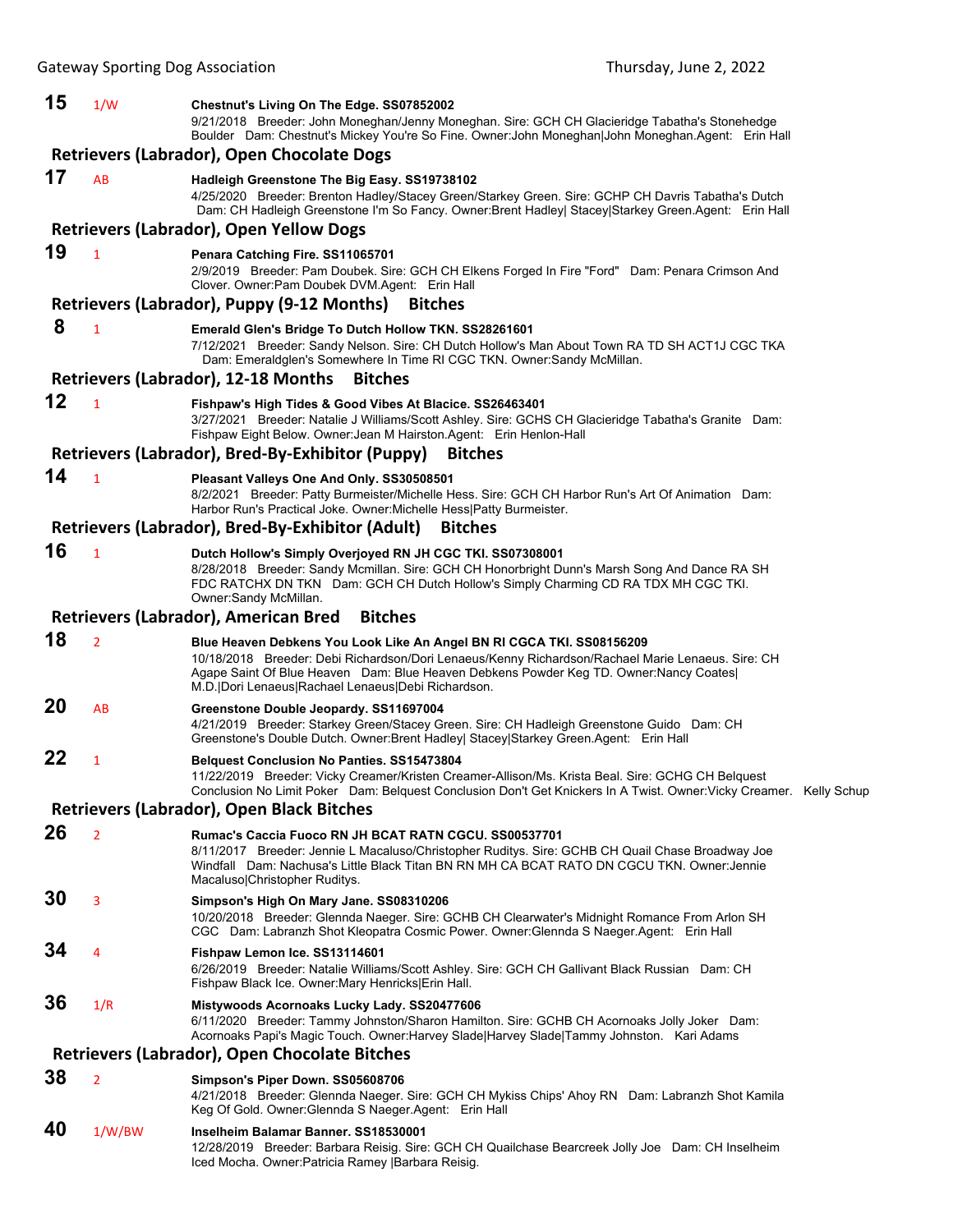# **Retrievers (Labrador), Open Yellow Bitches**

| 46     | 1                 | <b>Mistywoods The Adventure Awaits. SS23785401</b><br>11/23/2020 Breeder: Tammy M Johnston. Sire: GCH CH Avery's The Rifleman At Misty Woods Dam: CH<br>Mistywoods Mississippi River Adventure. Owner:TAMMY M JOHNSTON.Agent: Ramona Browning                                                            |
|--------|-------------------|----------------------------------------------------------------------------------------------------------------------------------------------------------------------------------------------------------------------------------------------------------------------------------------------------------|
|        |                   | <b>Retrievers (Labrador), Best of Breed</b>                                                                                                                                                                                                                                                              |
| 21     | <b>SEL</b>        | GCHB CH Peertree Acres Cosmic One, SR90088206<br>9/22/2015 Breeder: KATHERINE PEERSON/Tammy M Johnston. Sire: C.R. Gateway's Man About Town<br>Dam: Misty Woods Dixieland Delight. Owner: Harvey Slade.<br>kari adams                                                                                    |
| 23     |                   | CH Parracino's Lone Ranger. SR93534207<br>5/8/2016 Breeder: Susan D Parracino. Sire: GCH CH Avery's The Rifleman At Misty Woods Dam:<br>Parracino's Lady Black Gold Rush. Owner: Susan D Parracino. Agent: Ramona Browning                                                                               |
| 25     | <b>OS</b>         | GCHB CH Loretta Labs Andy Warhol (Trujillo/Guerrero). SS08359604<br>4/20/2018 Breeder: Juan Carbonell/alberto trujillo/consuelo guerrero. Sire: Clark Kent (Trujillo) Dam:<br>Greenstone's Glass Slipper. Owner: Juan Carbonell . Nacho Calvo                                                            |
| 27     | AB                | GCHS CH Atlantic's Thunder Road At Ghoststone, SS11244901<br>2/1/2019 Breeder: Deborah Weinman. Sire: GCHB CH Lakeside Memoir Of Gallivant CGC TKN Dam:<br>GCH CH Atlantic's Nothin' But Lilies. Owner: Judy Chambers Deborah Weinman.Agent: Christian Rutten                                            |
| 29     | AB                | CH Atlantic's Cool Hand Luke. SS12266202<br>3/16/2019 Breeder: Deborah Weinman/Lisa Weiss. Sire: GCH CH Gallivant Black Russian Dam: Dallen<br>Atlantic's If Wishes Were Horses. Owner:Deborah Weinman. Erin Henson Hall                                                                                 |
| 44     | <b>SEL</b>        | Belquest Conclusion In Ya Face. SS15473902<br>11/22/2019 Breeder: Vicky Creamer/Kristen Creamer-Allison/Ms. Krista Beal. Sire: GCH CH Farnfield<br>Topo Gigio Dam: Belquest Conclusion Poker Face. Owner: Vicky Creamer Kristen Creamer-Allison  Krista<br>Beal. Kelly Schup                             |
| 48     |                   | CH Harbor Run's Take Another Little Piece Of My Heart. SS08085509<br>6/4/2018 Breeder: Mrs. Heidi A Hartman/Carolyn G Kellerman. Sire: GCH CH Stoneleighs Into Mischief<br>TKN Dam: Harbor Run's Perfect Storm. Owner: Megan Burmeister.                                                                 |
| 50     | <b>BB</b>         | GCH CH Belquest Conclusion Defies Logic. SS14265201<br>9/19/2019 Breeder: Vicky Creamer/Ms. Krista Beal/Kristen Creamer-Allison. Sire: GCHG CH Belquest<br>Conclusion No Limit Poker Dam: GCH CH Belquest Conclusion Nike Logo. Owner: Vicky Creamer KRISTA<br>BEAL KRISTEN CREAMER-ALLISON. Kelly Schup |
| Judge: |                   |                                                                                                                                                                                                                                                                                                          |
|        |                   | 25320 Mrs. Debra L Davis                                                                                                                                                                                                                                                                                 |
|        | Setters (English) |                                                                                                                                                                                                                                                                                                          |
|        |                   | Setters (English), Puppy (9-12 Months)<br><b>Bitches</b>                                                                                                                                                                                                                                                 |
| 6      | AB                | Wingfield 'N Chebaco Everythingyou'Ve Cometoexpect. SS28842003<br>6/10/2021 Breeder: Pat Coller/Donald Coller/Eileen M Hackett. Sire: CH Wingfield 'N Chebaco Link To<br>Bridgewood Dam: GCHG CH Wingfield 'N Chebaco Here And Now. Owner:Don Coller Pat Coller Eileen<br>Hackett Abigail Van Meter.     |
|        |                   | <b>Setters (English), Best of Breed</b>                                                                                                                                                                                                                                                                  |
| 8      | <b>BB</b>         | GCH CH Firehouse 'N Wingfield Prime Time. SS18905804<br>4/8/2020 Breeder: Daniela Suarez/Robson D suarez. Sire: GCHP CH Stargaz'r 'N Wingfield Time Will Tell<br>Dam: GCHB CH Sevenoaks Tropical Fever. Owner:Don Coller Pat Coller Eileen Hackett.                                                      |
| Judge: |                   |                                                                                                                                                                                                                                                                                                          |
|        |                   | 25320 Mrs. Debra L Davis                                                                                                                                                                                                                                                                                 |
|        | Setters (Gordon)  |                                                                                                                                                                                                                                                                                                          |
|        |                   | Setters (Gordon), Puppy (9-12 Months)<br><b>Dogs</b>                                                                                                                                                                                                                                                     |
| 5      | AB                | Brentwood & Firethorn's Blue Bloods. SS30593202<br>8/25/2021 Breeder: Eileen Hackett/Chuck Krothe. Sire: CH Brentwood's Magnum P I Dam: GCH CH<br>Firethorn & Valley View's Straighten My Crown. Owner:Chuck Krothe Eileen Hackett Mary McLoughlin.                                                      |
|        |                   | Setters (Gordon), American Bred<br><b>Dogs</b>                                                                                                                                                                                                                                                           |
| 7      | 1/W/OS            | Brentwood & Firethorn's The Commissioner. SS30593203<br>8/25/2021 Breeder: Eileen Hackett/Chuck Krothe. Sire: CH Brentwood's Magnum P I Dam: GCH CH<br>Firethorn & Valley View's Straighten My Crown. Owner: Chuck Krothe Eileen Hackett Mary McLoughlin.                                                |
|        |                   | Setters (Gordon), Puppy (9-12 Months)<br><b>Bitches</b>                                                                                                                                                                                                                                                  |
| 6      | 1/W/BB/BW         | Brentwood & Firethorn's Prom Queen. SS30593201                                                                                                                                                                                                                                                           |
|        | <b>Best Puppy</b> | 8/25/2021 Breeder: Eileen Hackett/Chuck Krothe. Sire: CH Brentwood's Magnum P I Dam: GCH CH<br>Firethorn & Valley View's Straighten My Crown. Owner: Mary McLoughlin DVM Christina Kirby Agent:<br>Eileen Hackett                                                                                        |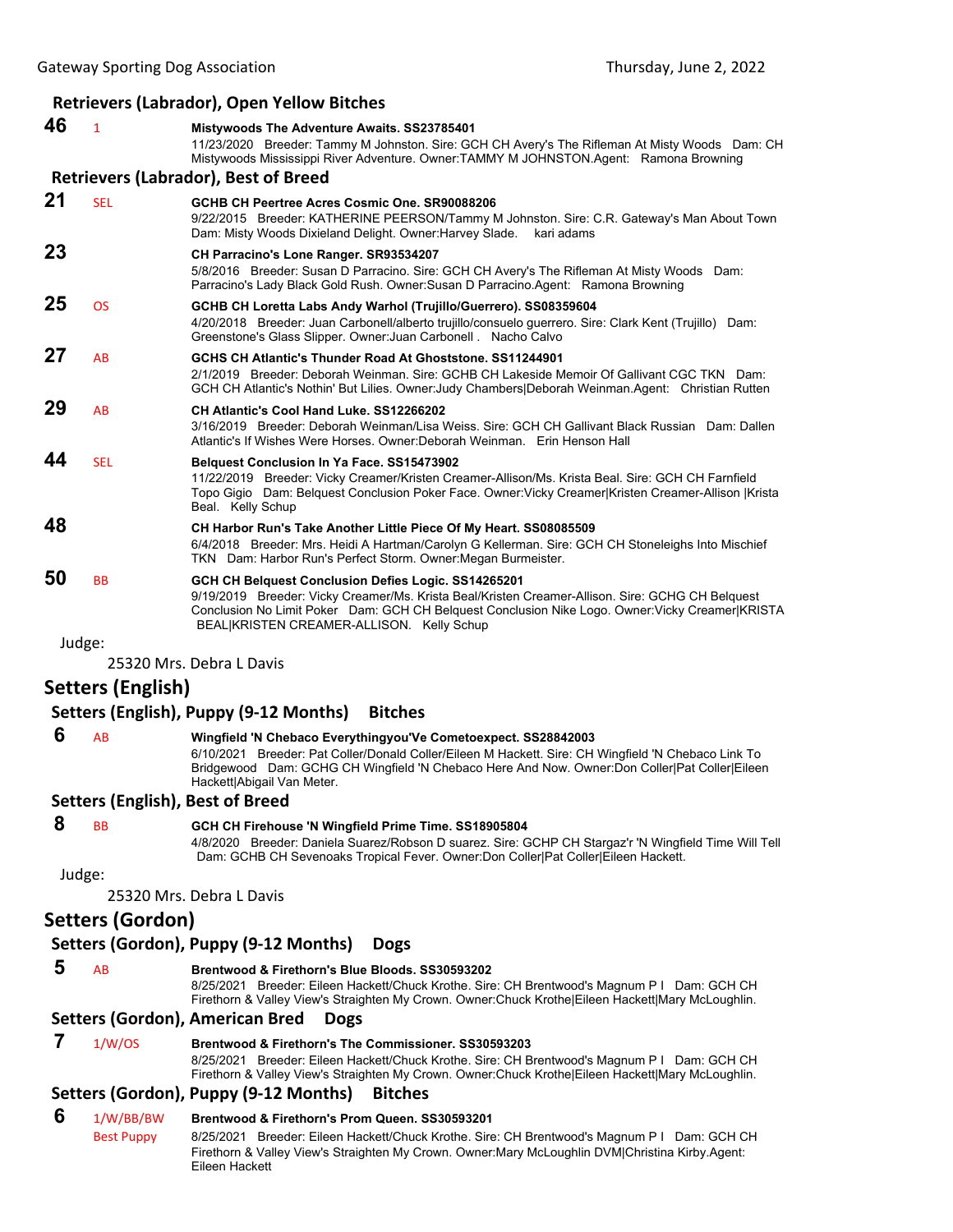#### **Setters (Gordon), Best of Breed**

 **8** SEL **GCH CH Just Winter Story Ares Samarkan. SS05813002** 1/6/2018 Breeder: Marta Scudlova. Sire: Black Scottish Gin Shadow Dog Dam: Celtic Carpediem Samarkan Kochanej Emilki. Owner:Gail Godding.Agent: Danielle Frykman **10 CH Beaconfield Bellagio Bella Bella. SS11147502** 10/21/2018 Breeder: Ronet Murray. Sire: GCHG CH Hillock Beaconfield Bellagio Dam: GCH CH Fairray Circus Circus. Owner:Ronet Murray|Spring Krickeburg.

Judge:

25320 Mrs. Debra L Davis

## **Setters (Irish)**

#### **Setters (Irish), Bred‐By‐Exhibitor (Adult) Dogs**

 **5** 1/W/OS **Kellyglen's Pursuit Of Happiness. SS15161802** 11/7/2019 Breeder: Suzanne Walker/Charles Walker. Sire: Kellyglen's Unbreakable Vow Dam: CH Kellyglen's Memories. Owner:Suzanne and Charles Walker.

#### **Setters (Irish), Puppy (6‐9 Months) Bitches**

 **6** 1/W/BW **Kellyglen's Merci Beaucoup. SS31970501** Best Puppy 11/23/2021 Breeder: Kim Kazee/Caroline E Deslauriers/Suzanne Walker/Charles Walker. Sire: GCHP CH Vermilion's Sea Breeze Dam: GCH CH Kellyglen's First We Take Manhattan. Owner:Suzanne and Charles Walker.

#### **Setters (Irish), Best of Breed**

|    | <b>SEL</b> | GCHS CH Carillon Fiat Lux, SR83374805                                                                                                                                                                                                                                                                                               |
|----|------------|-------------------------------------------------------------------------------------------------------------------------------------------------------------------------------------------------------------------------------------------------------------------------------------------------------------------------------------|
|    |            | 2/12/2014 Breeder: Mrs. Carolyn R Hills. Sire: CH Eireannmada Fortuitous Dam: GCHB CH Avon Farm<br>Torch Song Of Carillon JH. Owner: Helen M St Cin Edwin J St Cin.                                                                                                                                                                 |
| 8  | <b>SEL</b> | GCHS CH Fyrethorn"Lead"Me Home. SS07679707<br>6/25/2018 Breeder: Lynne Godshall/Frances L Sloughfy/Alexander Van Meter. Sire: GCHB CH Ramblin'<br>Red Slamdunk Irish Rover Dam: GCH CH Fyrethorn Entitlement CD PCDX BN RE FDC AX OAJ NAP OF<br>SWA SCE SHDN CGCU TKI. Owner:Lynne Godshall Abagail Van Meter.Agent: Eileen Hackett |
| 9  |            | GCHS CH Carillon Long Arm Of The Law. SR93858502<br>3/16/2016 Breeder: Mrs. Carolyn R Hills. Sire: GCHS CH Rusticwood Bentley Corsica CD RE CGC TKN<br>Dam: GCHB CH Avon Farm Torch Song Of Carillon JH. Owner:Helen M St Cin Edwin St Cin.                                                                                         |
| 10 |            | GCH CH Stoneypoint Remember Me At Northwinds. SS08618603<br>10/14/2018 Breeder: Jeri L McClure/Dixie Demorest/Rebecca Arch/Jeffrey Arch. Sire: CH Quailfield Mak'n<br>Business Dam: GCH CH Stoneypoint's Singin' In The Rain. Owner: Jeri L. McClure Dixie<br>Demorest Rebecca Arch Jeff Arch.                                      |
| 12 | BB/G1      | GCHB CH Kellyglen's Life Is Good. SS15161801<br>11/7/2019 Breeder: Suzanne Walker/Charles Walker. Sire: Kellyglen's Unbreakable Vow Dam: CH<br>Kellyglen's Memories. Owner: Alaina Moulton Suzanne and Charlie Walker.                                                                                                              |
| 14 |            | CH Cairncross Love To Wistful Vista, SS16676110<br>1/1/2020 Breeder: Renette Berggren/Nancy Owens. Sire: GCH CH Kinloch's Back Burn Dam: CH<br>Cairncross Don't Take Your Love To Town. Owner: Jill Wahl.Agent: Danielle Frykman                                                                                                    |
|    | ۱٬۱۰۸٬۵۰۰  |                                                                                                                                                                                                                                                                                                                                     |

Judge:

25320 Mrs. Debra L Davis

### **Spaniels (Clumber)**

### **Spaniels (Clumber), Puppy (6‐9 Months) Dogs**

 **5** 1/W/BB **Rainsway's Call Me Old Fashioned. SS31650502** Best Puppy 10/5/2021 Breeder: Raina Moss/Darcy Moss. Sire: GCHS CH Rainsway & Cajun's Reese's Pieces CGC ATT Dam: CH Rainsway's The Bee's Knees. Owner:Brittany Munster |Easton Munster |Raina Moss.

#### **Spaniels (Clumber), Best of Breed**

## **7** SEL **CH Nexus That 70's Show. SS18894401**

3/7/2020 Breeder: James Fankhauser/Shirley A Fankhauser. Sire: GCHS CH Spice Twice Rattle And Hum Dam: CH Nexus Crazy On You. Owner:Makayla Boeske.

Judge:

25320 Mrs. Debra L Davis

# **Spaniels (Cocker) Parti‐Color**

# **Spaniels (Cocker) Parti‐Color, Puppy (6‐9 Months) Dogs**

 **5** AB **Show'Ntail's Rocky Mountain Daredevil. SS29675904** 10/13/2021 Breeder: Kara Frankovich. Sire: GCH CH Julre's Majestic Ninja Dam: Caysigo's Triple Trouble Taffy. Owner:Kara Frankovich.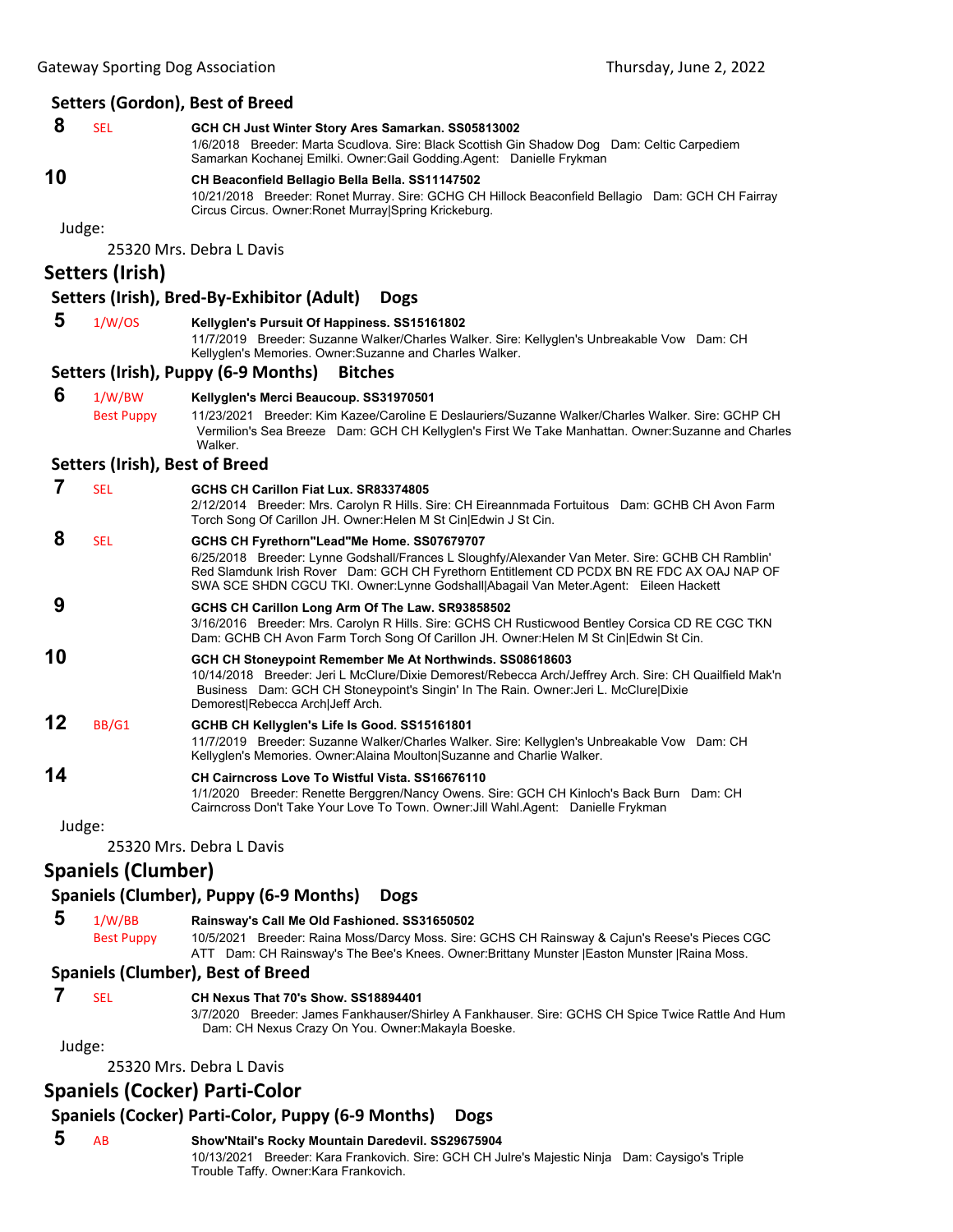| Judge: |                                  | 25320 Mrs. Debra L Davis                                                                                                                                                                                                                                                  |
|--------|----------------------------------|---------------------------------------------------------------------------------------------------------------------------------------------------------------------------------------------------------------------------------------------------------------------------|
|        | <b>Spaniels (English Cocker)</b> |                                                                                                                                                                                                                                                                           |
|        |                                  | Spaniels (English Cocker), Puppy (9-12 Months)<br><b>Dogs</b>                                                                                                                                                                                                             |
| 5      | $\mathbf{1}$                     | Brilliant History Ivar. SS32604902<br>8/26/2021 Breeder: Lorena Sorze. Sire: Covenant American Style Dam: Covenant Gold Dust.<br>Owner: Donna Jaruzel Ashliegh Boudreaux.                                                                                                 |
|        |                                  | <b>Spaniels (English Cocker), Open</b><br><b>Dogs</b>                                                                                                                                                                                                                     |
| 7      | 2/R                              | Carefree's Fast Pitch. SS08143906<br>10/14/2018 Breeder: Ms. Amy J Kluth/Joyce B Winkels. Sire: CH Carefree's So Dammed Cute RN CA<br>BCAT CGC TKN Dam: CH Carefree Itoba Secret Stasche'. Owner: Michele OKeefe. Agent: Robin Novack                                     |
| 9      | 1/W/BW                           | Rockback Dd Chasing The Dream. SS20620610<br>8/20/2020 Breeder: Cathy Ann Litwin/Mary Beth Williams/Jay Beaver. Sire: CH Northworth Online Style<br>Dam: Rockback You Make Me Blush CGC. Owner: Marla Knowles Cathy Ann Lifwin. Agent: Robin Novack                       |
|        |                                  | Spaniels (English Cocker), Puppy (9-12 Months)<br><b>Bitches</b>                                                                                                                                                                                                          |
| 6      | 1/W<br><b>Best Puppy</b>         | Sunburst System Error. SS29054501<br>7/23/2021 Breeder: Nicole M Lewis. Sire: GCH CH Cedarglen Reliance Memory Seeker Dam: CH<br>Sunburst Dirty Little Secret. Owner: Nicole Lewis.                                                                                       |
| 8      | $\overline{2}$                   | Sunburst Dagnabbit. SS29085502<br>7/12/2021 Breeder: Nicole Lewis/Robert Grundmann. Sire: CH Sunburst Oops Accidents Happen Dam:<br>CH Sunburst The Curse Continued. Owner: Deanna Kidd Nicole Lewis.                                                                     |
|        |                                  | Spaniels (English Cocker), 12-18 Months<br><b>Bitches</b>                                                                                                                                                                                                                 |
| 10     | 1/R                              | Selena Sunforest Soul, SS29785801<br>3/31/2021 Breeder: Galyna Chernichko. Sire: Seraphim Sunforest Soul Dam: Luxury Witchblade Sunforest<br>Soul. Owner: Joyce B Winkels.                                                                                                |
|        |                                  | Spaniels (English Cocker), Bred-By-Exhibitor (Puppy)<br><b>Bitches</b>                                                                                                                                                                                                    |
| 12     | $\mathbf{1}$                     | Sunburst Shut The Front Door, SS29085504<br>7/12/2021 Breeder: Nicole Lewis/Robert Grundmann. Sire: CH Sunburst Oops Accidents Happen Dam:<br>CH Sunburst The Curse Continued. Owner: Nicole Lewis Robert Grundmann.                                                      |
|        |                                  | Spaniels (English Cocker), Bred-By-Exhibitor (Adult)<br><b>Bitches</b>                                                                                                                                                                                                    |
| 16     | $\mathbf{1}$                     | Brandilyn Ruffles Has Ridges. SS16048103<br>10/16/2019 Breeder: Donna Jaruzel/Nicole Lewis. Sire: GCHB CH Brandilyn's Time Travler Dam: CH<br>Sunburst Dirty Little Secret. Owner: Donna Jaruzel Nicole Lewis.                                                            |
|        |                                  | Spaniels (English Cocker), Open<br><b>Bitches</b>                                                                                                                                                                                                                         |
| 18     | AB                               | Sweet Apple Opalescent. SR96560401<br>9/27/2016 Breeder: Nancy Sweet. Sire: GCH CH Edgewood Freedom Fighter Dam: GCHG CH Sweet<br>Apple Temptation. Owner:Nancy Sweet.Agent: Laura King                                                                                   |
| 20     | $\mathbf{1}$                     | Eglesfeld It Was The Worst Of Times. SS24628701<br>11/8/2020 Breeder: Laura Haverstick/Lyn Foley/Ella Palutis. Sire: GCH CH Eglesfeld It Was The Best Of<br>Times AX OAJ OF Dam: GCH CH Eglesfeld's Thyme Will Tell NAP NJP NFP. Owner: Laura Haverstick.<br>Carrie Owens |
|        |                                  | <b>Spaniels (English Cocker), Best of Breed</b>                                                                                                                                                                                                                           |
| 11     | <b>BB</b>                        | GCHG CH Lynann's Keeper Of The Flame. SS06445901<br>5/11/2018 Breeder: Lynda Gall/DEBRA PITCHFORD/Robert Gall Sr Sire: GCHS CH Dawnglow Man In<br>Black Dam: GCHB CH Lynann's Rhythm In Blue. Owner: Lynda Gall Pamela Morgan   Robert Gall Sr. Agent: Laura King         |
| 22     | <b>OS</b>                        | GCHS CH Sunburst Mayfair Heirloom Diamond. SR59195402<br>6/13/2009 Breeder: Nicole Lewis/ANNE PHILLIPS. Sire: CH Pathfinder's Wild Blue Yonder Dam: CH<br>Mayfair Sunburst Timeless. Owner:Nicole Lewis.                                                                  |
| Judge: |                                  |                                                                                                                                                                                                                                                                           |
|        |                                  | 25320 Mrs. Debra L Davis                                                                                                                                                                                                                                                  |
|        |                                  | <b>Spaniels (English Springer)</b>                                                                                                                                                                                                                                        |

# **Spaniels (English Springer), Puppy (9‐12 Months) Bitches**

 **6** 2/R **Gentry's Secret Code. SS28865801** 7/24/2021 Breeder: Lee Ann Gutzwiler. Sire: CH Gentrynrose Lane's Incognito TD Dam: CH Gentry's Girl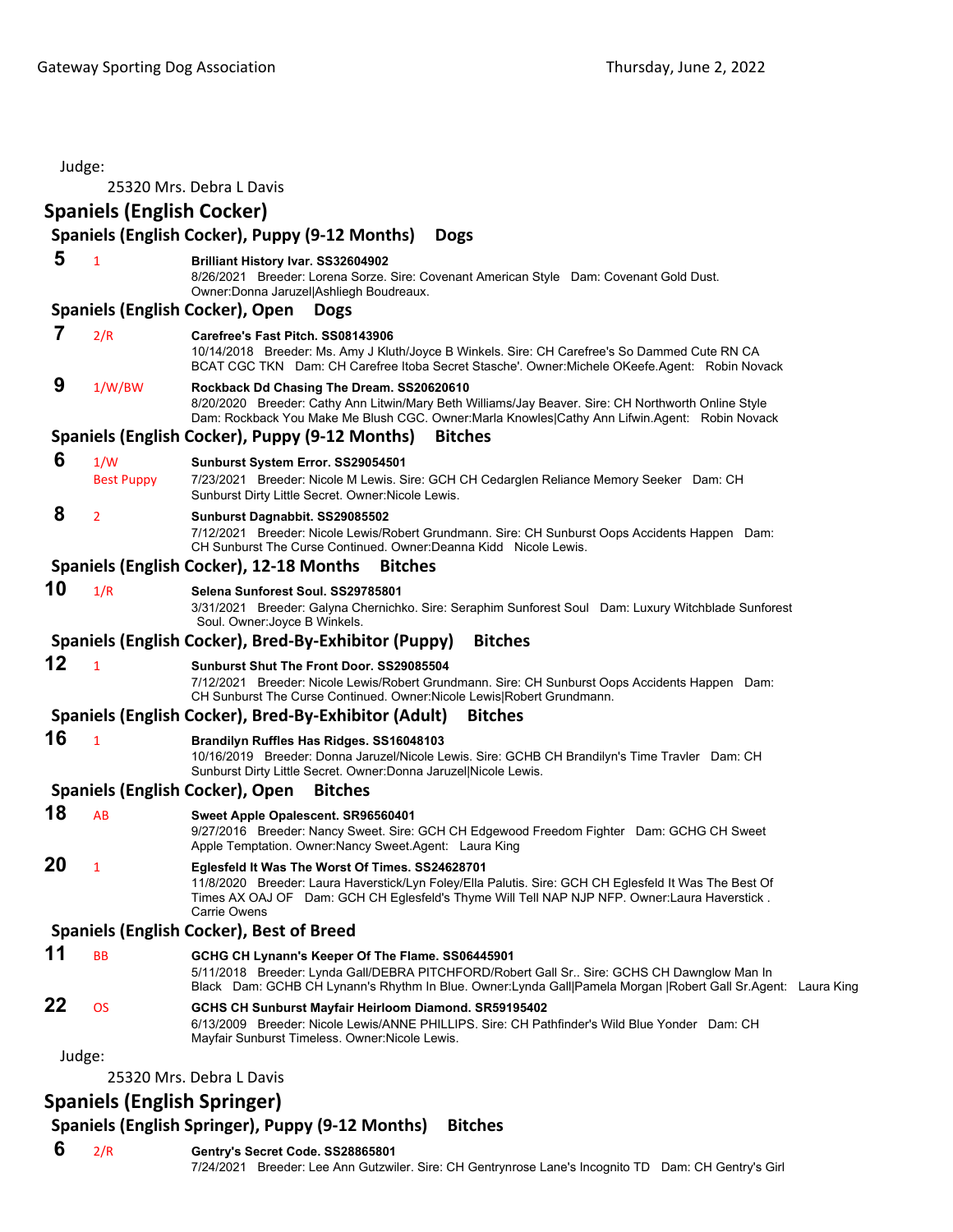|    |                         | Code. Owner: LeeAnn Gutzwiler.                                                                                                                                                                                                                                                                                          |
|----|-------------------------|-------------------------------------------------------------------------------------------------------------------------------------------------------------------------------------------------------------------------------------------------------------------------------------------------------------------------|
| 8  | 1/W                     | Tiffany Breakfast At Polesitter. SS29154102                                                                                                                                                                                                                                                                             |
|    | <b>Best Puppy</b>       | 8/5/2021 Breeder: Elizabeth Fink/Robin Novack. Sire: GCH CH Chelsae Infinite Blessing Dam: CH<br>Telltale Time Will Tell. Owner: Mike Bockhorn   Benjamin Custer   Robin Novack.                                                                                                                                        |
|    |                         | Spaniels (English Springer), 12-18 Months<br><b>Bitches</b>                                                                                                                                                                                                                                                             |
| 10 | AB                      | Woodbeigh Zoned Out. SS29972103<br>5/7/2021 Breeder: Kerrie Frederick. Sire: GCH CH Springbrook Tdp Out Of Bounds CGC Dam: GCH CH<br>Woodbeigh Who Tells Your Story. Owner: Kerrie Frederick. Agent: Robin Novack                                                                                                       |
|    |                         | Spaniels (English Springer), Bred-By-Exhibitor (Adult)<br><b>Bitches</b>                                                                                                                                                                                                                                                |
| 12 | AB                      | Tiptops Redi 2 Rock 2 The Top. SS13079102                                                                                                                                                                                                                                                                               |
|    |                         | 7/14/2019 Breeder: Connie Manguso-Perkins/Steve Chodrick. Sire: CH Topsail Once Upon A Time At<br>Daz-End Dam: GCHS CH Tiptops American Heritage RN CGC. Owner:Connie Manguso-Perkins Steve<br>Chodrick.                                                                                                                |
|    |                         | <b>Spaniels (English Springer), Best of Breed</b>                                                                                                                                                                                                                                                                       |
| 9  | BB/G3                   | GCHG CH Wil-Orion's If Wishes Came True. SR89988506<br>8/6/2015 Breeder: Mary P Osbun/Janice L Johnson/Jennifer Kettleson/Erica & Riley Brookshire. Sire:<br>GCHP CH Legacy Random Titleist Dam: CH Wil-Orion's Cleared For Takeoff. Owner:Judy Vanderlip Liz<br>Pike S Hatch J Johnson B Fink.Agent: Robin Novack      |
| 11 | <b>SEL</b>              | GCHS CH Crossroad Jockeyhill My Shot. SS01468001<br>9/30/2017 Breeder: Laurie Green/Jody Garcini/Richard Green/Erline Jesseman. Sire: GCHG CH<br>Crossroad Jockeyhill On The Green NAJ AXP AJP Dam: GCHG CH Telltale Crossroad Opposites Attrack<br>NJP. Owner:Laurie Green Richard Green Jodi Garcini Erlene Jessiman. |
| 15 |                         | CH Telltale Titanium, SS01502401<br>6/28/2017 Breeder: Celie Florence/Robin Novack/Beth Fink. Sire: GCHS CH Seaview's Notorious Dam:<br>CH Telltale Curtain Call. Owner:Laurie Green Robin Novack Beth Fink.                                                                                                            |
| 16 | <b>OS</b>               | GCH CH Crossroad Jockeyhill Only Want To Be With You. SS13906404<br>8/24/2019 Breeder: Richard Green/Laurie Green/Jody Garcini/Erline Jesseman. Sire: CH Lordillea<br>Stonihill Foto-Op Dam: GCHG CH Crossroad Jockeyhill Big Girls Don't Cry. Owner:Laurie Green Richard<br>Green Jody Garcini Erline Jesseman.        |
| 17 |                         | Tiptops Redi 4 A Rumble. SS13079109<br>7/14/2019 Breeder: Connie Manguso-Perkins/Steve Chodrick. Sire: CH Topsail Once Upon A Time At<br>Daz-End Dam: GCHS CH Tiptops American Heritage RN CGC. Owner:Amy Ellis Connie Manguso-<br>Perkins.                                                                             |
| 18 |                         | CH Tiptop And Saffire's Steel Magnolia. SS14813502<br>8/20/2019 Breeder: Liz McKnight/Carol M Rushing. Sire: GCHB CH Silverhill Steel Wheels Dam: GCHB<br>CH Circle Games Black Swan. Owner:Stephen Chodrick Carol Rushing Liz Mc Knight Connie Manguso<br>Perkins.                                                     |
| 20 | AB                      | GCH CH Cerise Rendition Jazz Stands For Freedom. SS16807807<br>2/8/2020 Breeder: Dorothy Cherry/Kathryn Kirk. Sire: GCH CH Embur Autumfire Royal Rendition Dam: CH<br>Cerise Peppermint Patty. Owner: Karen Pierce Laster Dorothy Cherry Ruth Dehmel.                                                                   |
| 22 | SEL                     | GCHB CH Wynmoor Diamonds And Hearts. SS16823502<br>1/24/2020 Breeder: Billie Kerfoot/Dr. Erin Kerfoot. Sire: GCH CH Segre's Wine Not? TKN Dam: GCH CH<br>Wynmoor Denim 'N Diamonds BCAT. Owner: Kenneth Shipman   Dr Erin Kerfoot. Agent: Kelly Shupp                                                                   |
|    | Judge:                  |                                                                                                                                                                                                                                                                                                                         |
|    |                         | 25320 Mrs. Debra L Davis                                                                                                                                                                                                                                                                                                |
|    | <b>Spaniels (Field)</b> |                                                                                                                                                                                                                                                                                                                         |
|    |                         | Spaniels (Field), Amateur Owner Handler<br><b>Dogs</b>                                                                                                                                                                                                                                                                  |
| 5  | AB                      | Calico's Blue Moon Fergus At Three Doves BN CGC TKI. SS23523102<br>10/31/2020 Breeder: Kylie Jo Hirschy-Seivert/Becki Hirschy. Sire: CH Calico's My Way DCAT SCN Dam:                                                                                                                                                   |

CH Calico's That's The Way I Like It CA FCAT DJ DN TKA. Owner:Christopher Collver|Terra Collver|Kylie Jo Hirshcy-Sievert.

# **Spaniels (Field), Best of Breed**

| 6 | OS        | CH Killara's The Talisman, SS19957305                                                                                                                                              |
|---|-----------|------------------------------------------------------------------------------------------------------------------------------------------------------------------------------------|
|   |           | 5/8/2020 Breeder: Karen M Balinski. Sire: CH Killara's Sunday Silence Dam: CH Killara's Light Up The<br>Darkness RATN. Owner:Karen Balinski Sean Bellinger.Agent: Danielle Frykman |
|   | <b>RR</b> | GCHS CH Bruce's Living The Life @ Upland. SR94532102                                                                                                                               |
|   |           | 3/2/2016 Breeder: Robert Bruce/Kathleen Ahrens-Johnson. Sire: Winfarthing's Rob Roy At Bruce Dam:                                                                                  |

3/2/2016 Breeder: Robert Bruce/Kathleen Ahrens-Johnson. Sire: Winfarthing's Rob Roy At Bruce Dam: CH Bruce's Sweet Marie From Northsky "Blk Br". Owner:Mikala Seymour|Linda Blaser |Nadene Seymour |Peter Archer .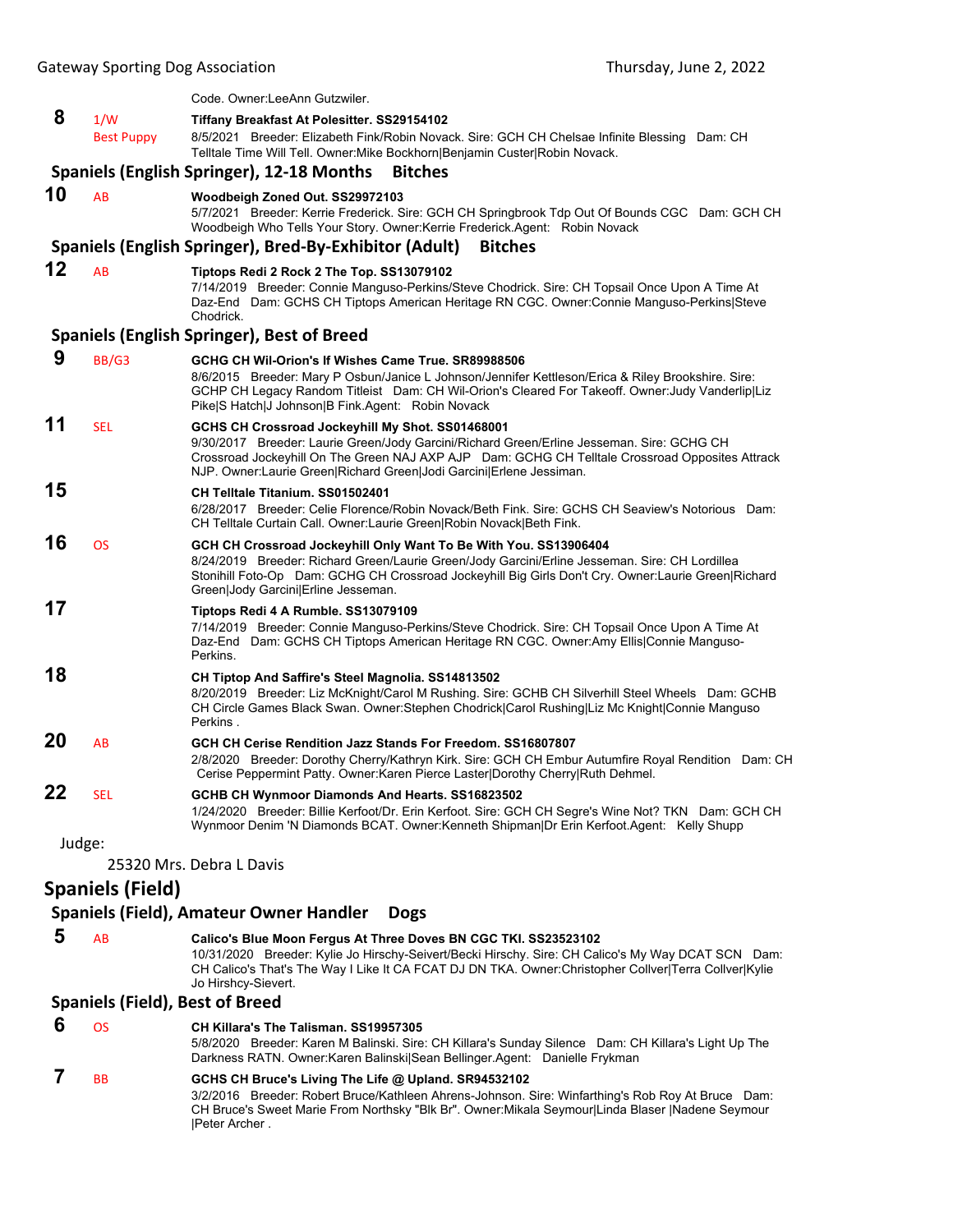Judge:

25320 Mrs. Debra L Davis

**Spaniels (Irish Water)**

### **Spaniels (Irish Water), Best of Breed**

# **6** AB **CH Tara's Evil Enchantress. SS01645301**

7/8/2017 Breeder: Tara Darling-Lyon. Sire: CH Whistle Stop's Elements Of Magic CD RN Dam: GCH CH Tara's High Jinx RA CGC TKN. Owner:Tara Darling-Lyon.Agent: Lisa Bettis

Judge:

25320 Mrs. Debra L Davis

## **Spinone Italiano**

#### **Spinone Italiano, Best of Breed**

|    | AB         | GCHG CH Kalas Fly Me To The Moon JH CGC TKN. SS02859403<br>9/21/2017 Breeder: Kathleen A Hamaker/Matt Cole. Sire: GCHS CH Darby Canyon's Million Dollar<br>Cowboy MH CGCA Dam: GCHB CH Kala's Regina Dell' Affascinante. Owner: Angela Matias Kathy<br>Hamaker.            |
|----|------------|----------------------------------------------------------------------------------------------------------------------------------------------------------------------------------------------------------------------------------------------------------------------------|
|    | BB/G2      | GCHS CH Collina D'Oro Solo Un Bacio, SS08769003<br>10/20/2018 Breeder: Stacey Anderson Belt/Lorne Belt. Sire: GCHB CH Collina D'Oro Rock You Like A<br>Hurricane Dam: GCHG CH Collina D'oro Adele By Royal Design. Owner: Claire Abraham Stacey<br>Belt.Agent: Kelly Shupp |
|    | <b>SEL</b> | CH Kala's Angels Envy JH TKN. SS09491505<br>11/2/2018 Breeder: Kathleen A Hamaker/Matt Cole. Sire: GCHS CH Darby Canyon's Million Dollar<br>Cowboy MH CGCA Dam: GCHB CH Kala's Regina Dell' Affascinante. Owner: Brittany Te Grootenhuis<br><b>Kathleen Hamaker.</b>       |
| 10 | AB         | CH Venticalmi's Francesca Mama Raghetti. SS21578704<br>7/25/2020 Breeder: Suzanne Hudson. Sire: GCHS CH Venticalmi Pepper Bridge CGCU Dam: GCH CH<br>Italix Georgiana. Owner: Wayne Susan Plucheck Suzanne Hudson. Agent: Danielle Goodland                                |

Judge:

25320 Mrs. Debra L Davis

## **Vizslas**

#### **Vizslas, Puppy (6‐9 Months) Dogs**

|    | 1/R           | Tsavo's Special Weapons And Tactics. SS31035902<br>Breeder: Ms. Valerie Smith/Ms. Jo Stubbs. Sire: GCHG CH Grouse Point Rimfire Benchrest<br>11/13/2021<br>Dam: GCH CH Tsavo's Good Karma JH TKN. Owner:Grant Gibson Candice Tenting-Gibson Shawn<br>Gibson. |
|----|---------------|--------------------------------------------------------------------------------------------------------------------------------------------------------------------------------------------------------------------------------------------------------------|
|    | Vizslas, Open | <b>Dogs</b>                                                                                                                                                                                                                                                  |
| 9  |               | Highfield Sly Dewey. SS09058705<br>11/20/2018 Breeder: Carol Lehmann. Sire: Linden's Sly As A Fox JH Dam: Highfield Gilly Girl.<br>Owner: Carol Lehmann. Agent: Eileen Hackett                                                                               |
| 11 | 1/W           | Brazenrock N Linmar Miracle Worker JH, SS18403206<br>4/27/2020 Breeder: Christina L Frazier/Judith L Johnson/Dianne Kramlich/Fred Hachtel. Sire: CH Regal<br>Point Red Admiral CGC Dam: GCH CH Linmar N Brazenrock Pass The Torch. Owner:Dianne M            |

Kramlich|Judy Johnson|Christina Frazier|Fred Hachtel. **15** AB **Lone Ridge's Bustin Up The Plaza TKN. SS21329702** 8/14/2020 Breeder: Donell Scott. Sire: CH Tempest Paradox Elgin's Endeavour Dam: CH Szizlin Plaza's Haven Can Wait. Owner:JEAN ANDREW.

#### **Vizslas, Puppy (9‐12 Months) Bitches**

 **6** <sup>1</sup> **Kutya Lanya. SS28768401**

8/13/2021 Breeder: Judith R Erikson. Sire: GCH CH Highfield Royce Rolls At The Plaza Dam: GCH CH Mez Kutya CGC. Owner:Judith R Erikson.

#### **Vizslas, 12‐18 Months Bitches**

#### **8** 1/W/BW/OS **Tsavo's Majik Potion JH. SS26066001**

12/3/2020 Breeder: Valerie Smith. Sire: GCHG CH Grouse Point Rimfire Benchrest Dam: CH Tsavo's Got Moxie BN RI JH CGC TKN. Owner:Valerie Smith.

#### **Vizslas, Bred‐By‐Exhibitor (Adult) Bitches**

**12** 1/R **Brazenrock N Linmar Million Dollar Miracle JH. SS18403204** 4/27/2020 Breeder: Christina L Frazier/Judith L Johnson/Dianne Kramlich/Fred Hachtel. Sire: CH Regal Point Red Admiral CGC Dam: GCH CH Linmar N Brazenrock Pass The Torch. Owner:Lori Grisham|Dianne Kramlich.